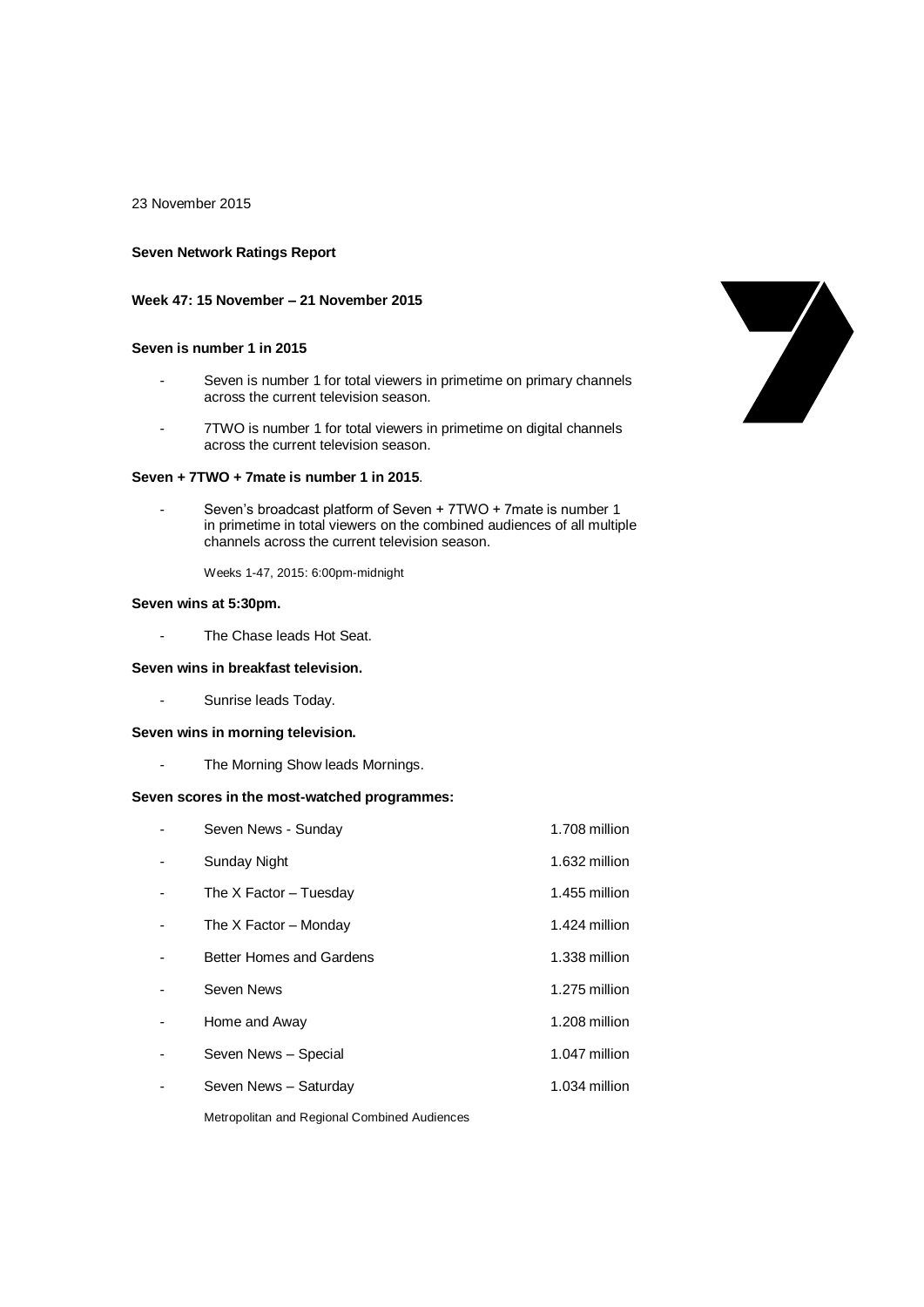#### **Primetime audience demographics for primary channels**

| 6:00pm-midnight Week 47, 2015 |       |       |       |            |            |  |  |
|-------------------------------|-------|-------|-------|------------|------------|--|--|
| <b>Audience shares</b>        | Seven | Nine  | Ten   | <b>ABC</b> | <b>SBS</b> |  |  |
| All People                    | 19.3% | 20.3% | 13.3% | 12.4%      | 4.5%       |  |  |
| $16 - 39s$                    | 16.5% | 22.3% | 17.9% | 5.6%       | 3.0%       |  |  |
| $18 - 49s$                    | 17.3% | 22.2% | 16.9% | 6.7%       | 3.5%       |  |  |
| $25 - 54s$                    | 18.6% | 22.0% | 16.5% | 7.5%       | $3.6\%$    |  |  |

## **Primetime audience demographics for digital channels**

| 6:00pm-midnight Week 47, 2015 |       |        |        |            |  |  |
|-------------------------------|-------|--------|--------|------------|--|--|
| <b>Audience shares</b>        | Total | 16-39s | 18-49s | $25 - 54s$ |  |  |
| 7TWO                          | 4.7%  | 1.4%   | 1.8%   | 2.0%       |  |  |
| 7 <sub>mate</sub>             | 3.7%  | 5.6%   | 5.4%   | 5.0%       |  |  |
| GO!:                          | 6.1%  | 8.5%   | 7.7%   | 7.1%       |  |  |
| Gem                           | 4.0%  | 4.4%   | 4.0%   | 3.7%       |  |  |
| One                           | 2.8%  | 2.9%   | 3.2%   | 3.3%       |  |  |
| Eleven                        | 2.9%  | 5.3%   | 4.6%   | 4.1%       |  |  |
| ABC <sub>2</sub>              | 2.6%  | 3.3%   | 3.0%   | 2.7%       |  |  |
| ABC <sub>3</sub>              | 0.5%  | 0.4%   | 0.4%   | 0.4%       |  |  |
| ABC News 24                   | 1.7%  | 1.2%   | 1.6%   | 1.7%       |  |  |
| SBS <sub>2</sub>              | 1.1%  | 1.8%   | 1.7%   | 1.6%       |  |  |
| NITV:                         | 0.1%  | 0.1%   | 0.1%   | 0.1%       |  |  |

## **Primetime audience demographics for combined audiences of all channels**.

| 6:00pm-midnight Week 47, 2015 |       |       |       |            |            |  |  |
|-------------------------------|-------|-------|-------|------------|------------|--|--|
| <b>Audience shares</b>        | Seven | Nine  | Ten   | <b>ABC</b> | <b>SBS</b> |  |  |
| All People                    | 27.7% | 30.4% | 19.0% | 17.2%      | 5.7%       |  |  |
| $16 - 39s$                    | 23.4% | 35.2% | 26.0% | 10.5%      | 4.9%       |  |  |
| 18-49s                        | 24.4% | 33.9% | 24.7% | 11.7%      | 5.2%       |  |  |
| 25-54s                        | 25.6% | 32.8% | 23.9% | 12.4%      | 5.3%       |  |  |

FTA Channels and Total TV

Copyright Oztam Data: Consolidated (Live + As Live + TSV) and Overnight (Live + As Live).

## **Primetime Programming Analysis**

#### **Sunday**

- Seven wins in breakfast television. Weekend Sunrise leads Weekend Today.
- Seven scores in the most-watched programmes:

| <b>All People</b>   |    | $25 - 54s$   |    |
|---------------------|----|--------------|----|
| Seven News          | #2 | Sunday Night | #5 |
| <b>Sunday Night</b> | #4 | Seven News   | #6 |
|                     |    |              |    |
| $16-39s$            |    | 18-49s       |    |
| <b>Sunday Night</b> | #7 | Sunday Night | #7 |

- **Seven News** (1.151 million).
- **Sunday Night** (1.085 million) peaks at 1.291 million and ranks in Sunday's top ten most-watched programmes for total viewers, 16-39s, 18-49s and 25-54s.
- **Stand by Paris – A Seven News Special Presentation** (0.723 million) peaks at 1.086 million.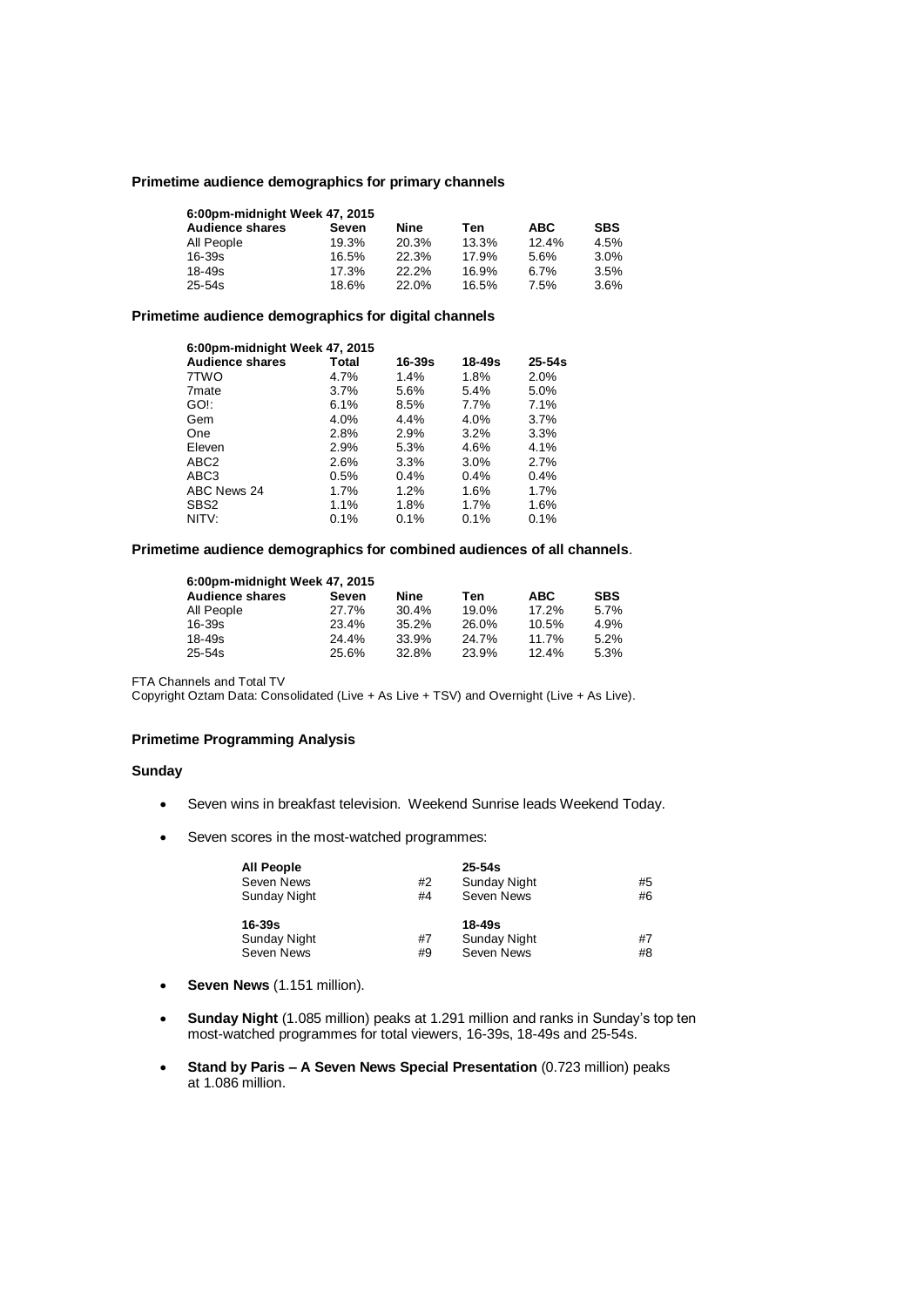#### **Monday**

- Seven wins in breakfast television. Sunrise leads Today.
- Seven wins in morning television. The Morning Show leads Mornings.
- Seven wins in primetime on digital channels.
	- 7TWO is the most-watched digital channel for total viewers.
	- 7mate is the most-watched digital channel for 16-39s, 18-49s and 25-54s.
- Seven scores in the most-watched programmes:

| All People                 |     | $25 - 54s$                 |     |
|----------------------------|-----|----------------------------|-----|
| Seven News                 | #3  | The X Factor               | #7  |
| Seven News - Today Tonight | #4  | Seven News                 | #8  |
| The X Factor               | #6  | Seven News - Today Tonight | #9  |
| 16-39s                     |     | 18-49s                     |     |
| The X Factor               | #8  | The X Factor               | #8  |
| Home and Away              | #10 | Seven News                 | #10 |

 **The X Factor** (0.958 million) peaks at 1.149 million and ranks in Monday's top ten most-watched programmes for total viewers, 16-39s, 18-49s and 25-54s.

#### **Tuesday**

- Seven wins in breakfast television. Sunrise leads Today.
- Seven wins in morning television. The Morning Show is up 40% on Mornings.
- Seven wins in primetime on digital channels.
	- 7TWO is the most-watched digital channel for total viewers.
	- 7mate is the most-watched digital channel for 25-54s.
- Seven scores in the most-watched programmes:

| All People                 |    | $25 - 54s$                    |     |
|----------------------------|----|-------------------------------|-----|
| Seven News                 | #2 | The X Factor                  | #6  |
| Seven News - Today Tonight | #3 | Seven News                    | #8  |
| The X Factor               | #5 | <b>Oddest Animal Couples</b>  | #10 |
| $16 - 39s$                 |    | $18 - 49s$                    |     |
| Home and Away              | #8 | The X Factor                  | #7  |
| The X Factor               | #9 | <b>Odddest Animal Couples</b> | #9  |
|                            |    | Home and Awav                 | #10 |

 **The X Factor** (0.964 million) peaks at 1.288 million, wins its timeslot and ranks in Tuesday's top ten most-watched programmes for total viewers, 16-39s, 18-49s and 25-54s.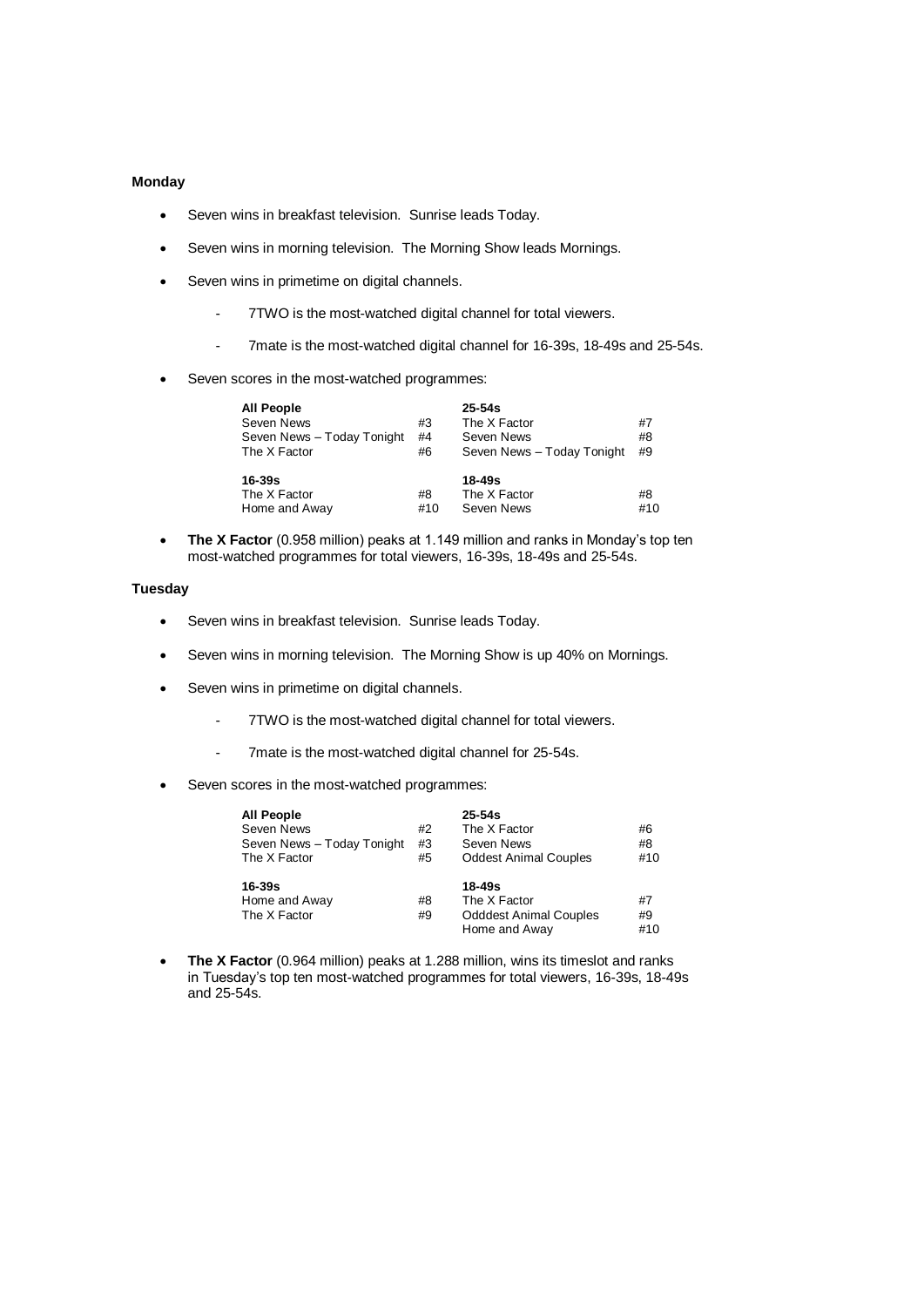#### **Wednesday**

- Seven wins in breakfast television. Sunrise leads Today.
- Seven wins in morning television. The Morning Show leads Mornings.
- Seven wins at 5:30pm. The Chase leads Hot Seat.
- Seven scores in the most-watched programmes:

| <b>All People</b><br>Seven News<br>Seven News - Today Tonight<br>Home and Away<br>Aussie Barbecue Heroes | #2<br>#4<br>#8<br>#10 | $25 - 54s$<br>Seven News - Today Tonight<br>Seven News<br>Aussie Barbecue Heroes<br><b>Blindspot</b> | #4<br>#5<br>#8<br>#10 |
|----------------------------------------------------------------------------------------------------------|-----------------------|------------------------------------------------------------------------------------------------------|-----------------------|
| 16-39s<br>Home and Away<br>Aussie Barbecue Heroes                                                        | #4<br>#5              | 18-49s<br>Seven News - Today Tonight<br>Aussie Barbecue Heroes<br>Seven News<br>Home and Awav        | #6<br>#8<br>#9<br>#10 |

## **Thursday**

- Seven wins in news.
- Seven wins in primetime on primary channels. Seven is number one for total viewers: up 7% on Nine and up 28% on Ten.
- Seven wins at 5:30pm. The Chase leads Hot Seat.
- Seven wins in morning television. The Morning Show leads Mornings.
- Seven scores in the most-watched programmes:

| <b>All People</b>          |     | $25 - 54s$                 |     |
|----------------------------|-----|----------------------------|-----|
| Seven News                 | #1  | Seven News                 | #2  |
| Seven News - Today Tonight | #2  | Seven News - Today Tonight | #7  |
| Home and Away              | #9  | Home and Away              | #10 |
| $16 - 39s$                 |     | 18-49s                     |     |
| Home and Away              | #4  | Seven News                 | #8  |
| Seven News                 | #10 | Home and Away              | #10 |

## **Friday**

- Seven wins in primetime on primary channels. Seven is number one for total viewers: up 3% on Nine and up 58% on Ten.
- Seven wins at 5:30pm. The Chase leads Hot Seat.
- Seven scores in the most-watched programmes:

| <b>All People</b>               |    | $25 - 54s$                 |    |
|---------------------------------|----|----------------------------|----|
| <b>Seven News</b>               | #3 | Better Homes and Gardens   | #2 |
| Better Homes and Gardens        | #4 | Seven News                 | #5 |
| Seven News - Today Tonight      | #5 | Seven News - Today Tonight | #6 |
| The Chase                       | #8 | 2 Guns                     | #9 |
|                                 |    |                            |    |
| $16 - 39s$                      |    | 18-49s                     |    |
| <b>Better Homes and Gardens</b> | #1 | Better Homes and Gardens   | #2 |
| 2 Guns                          | #8 | Seven News                 | #5 |
|                                 |    |                            |    |
| Seven News - Today Tonight      | #9 | Seven News - Today Tonight | #7 |

 **Better Homes and Gardens** (0.846 million) peaks at 1.057 million, wins in total viewers, 16-39s, 18-49s and 25-54s, and is one of Friday's top two most-watched programmes for 18-49s and 25-54s and the most-watched programme for 16-39s.